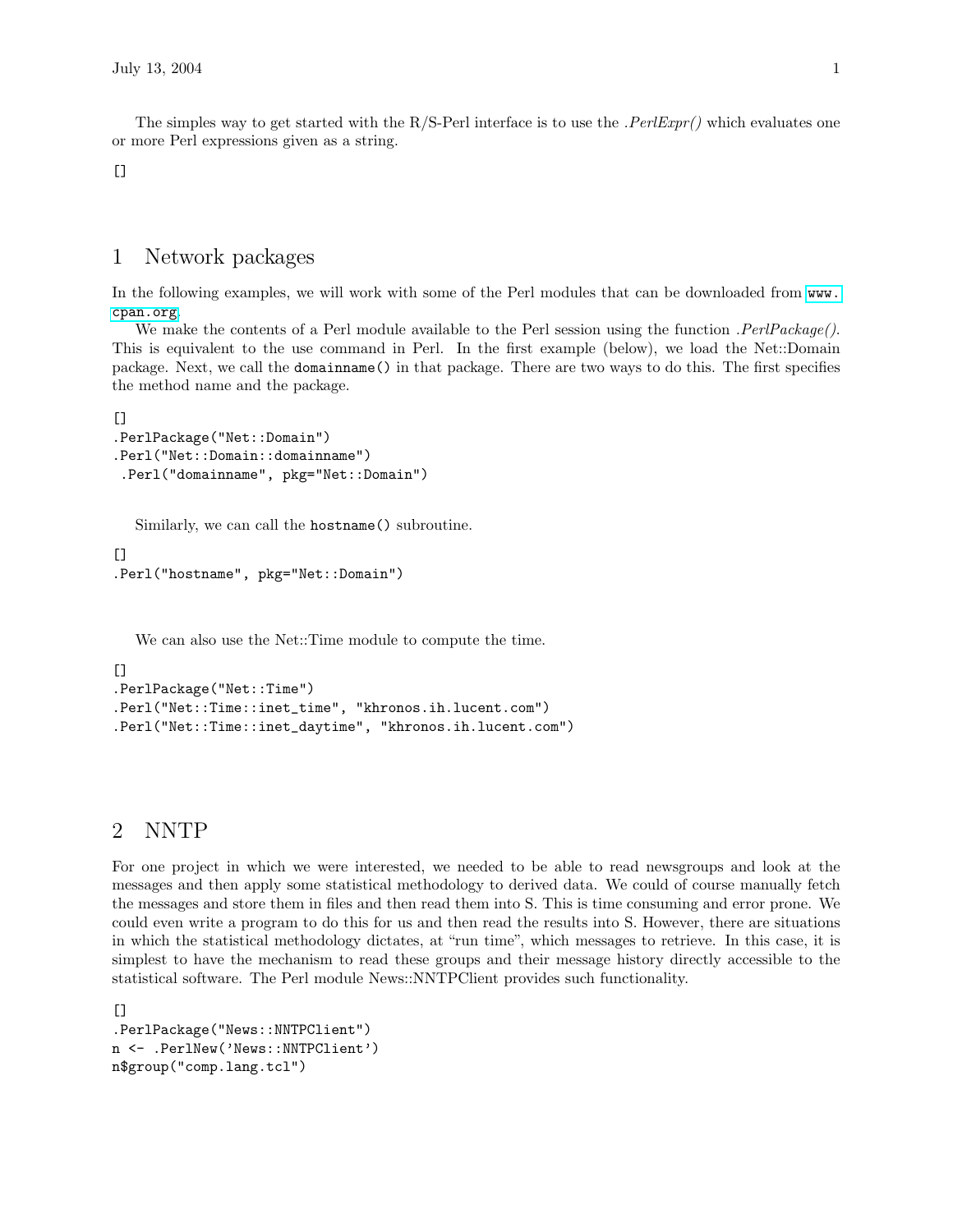Rather than retrieving the lines in the body of the message as a list containing strings, we may want to have it as a single string.

 $[$ 

```
paste(.Perl(n$body()), collapse="\n")
```
Now we position the "cursor" at the next article in the group. We use the Perl method next. Note that we cannot use the syntax n\$next() as next is a reserved word in S!

```
[]
.Perl("next", ref=n)
```
# 3 Dates and Times

The package Date::Manip provides a number of easy to use functions/subroutines to (you guessed it) manipulate dates.

The point behind this example is not to provide a very fast replacement for chron. Instead, it shows the ease with which a Perl module can be used from R/S.

We start by loading the Date::Manip package into the Perl session.

 $\Gamma$ ] .PerlPackage("Date::Manip")

In spite of this being a module, the subroutines are actually installed into the top-level Perl namespace. Thus, we can call the different "functions" easily via the .*Perl()* function. We start by parsing dates in different formats. We use the sub-routine ParseDate(). This returns the actual date as a string.

```
\Box> .Perl("ParseDate", "today")
[1] "2000103115:03:48"
> .Perl("ParseDate", "1st thursday in June 1992")
[1] "1992060400:00:00"
[> .Perl("Date_Cmp", .Perl("ParseDate", "today"), .Perl("ParseDate", "8:00pm december tenth"))
[1] -1> .Perl("DateCalc", .Perl("ParseDate", "today"), .Perl("ParseDate", "8:00pm december tenth"))
[1] "+0:0:5:5:4:52:22"
> .Perl("DateCalc", "today","+ 3hours 12minutes 6 seconds");
[1] "2000103118:20:49"
> .Perl("DateCalc", "today","+ 3 business days")
[1] "2000110315:08:35"
```